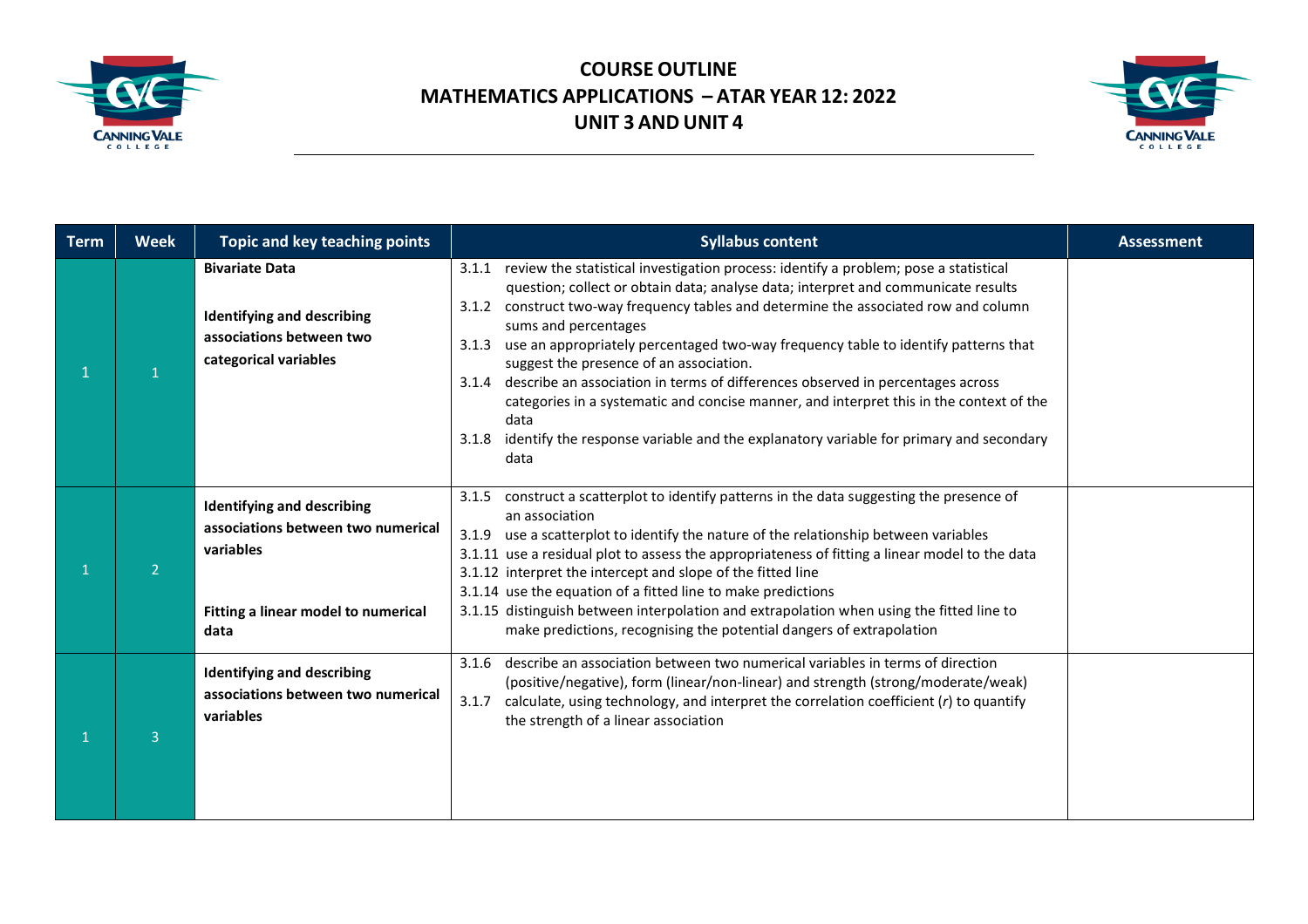



|         | Fitting a linear model to numerical<br>data<br><b>Association and causation</b> | 3.1.10 model a linear relationship by fitting a least-squares line to the data<br>3.1.13 use the coefficient of determination to assess the strength of a linear association in<br>terms of the explained variation<br>3.1.17 recognise that an observed association between two variables does not necessarily<br>mean that there is a causal relationship between them<br>3.1.18 identify possible non-causal explanations for an association, including coincidence<br>and confounding due to a common response to another variable, and communicate<br>these explanations in a systematic and concise manner<br>3.1.16 write up the results of the above analysis in a systematic and concise manner                                                                                                                                                                                                           | Test 1: Bivariate Data<br><b>Analysis</b><br>(U3 Chapters 1 - 2)   |
|---------|---------------------------------------------------------------------------------|--------------------------------------------------------------------------------------------------------------------------------------------------------------------------------------------------------------------------------------------------------------------------------------------------------------------------------------------------------------------------------------------------------------------------------------------------------------------------------------------------------------------------------------------------------------------------------------------------------------------------------------------------------------------------------------------------------------------------------------------------------------------------------------------------------------------------------------------------------------------------------------------------------------------|--------------------------------------------------------------------|
| 5       | <b>Bivariate Data Investigation</b>                                             | 3.1.19 implement the statistical investigation process to answer questions that involve<br>identifying, analysing and describing associations between two categorical<br>variables or between two numerical variables                                                                                                                                                                                                                                                                                                                                                                                                                                                                                                                                                                                                                                                                                              | Week 5<br><b>Investigation 1: Bivariate</b><br>Data Analysis-out   |
| $5-6$   | <b>Sequences</b><br><b>Recursion</b>                                            | use recursion to generate an arithmetic sequence<br>3.2.1<br>3.2.5<br>use recursion to generate a geometric sequence<br>display the terms of an arithmetic sequence in both tabular and graphical form and<br>3.2.2<br>demonstrate that arithmetic sequences can be used to model linear growth and<br>decay in discrete situations<br>deduce a rule for the $n^{th}$ term of a particular arithmetic sequence from the pattern<br>3.2.3<br>of the terms in an arithmetic sequence, and use this rule to make predictions<br>3.2.6 display the terms of a geometric sequence in both tabular and graphical form and<br>demonstrate that geometric sequences can be used to model exponential growth<br>and decay in discrete situations<br>deduce a rule for the $n^{th}$ term of a particular geometric sequence from the pattern of<br>3.2.7<br>the terms in the sequence, and use this rule to make predictions |                                                                    |
| $7 - 8$ | Sequences generated by first-order<br>linear recurrence relations               | use arithmetic sequences to model and analyse practical situations involving linear<br>3.2.4<br>growth or decay<br>use geometric sequences to model and analyse (numerically, or graphically only)<br>3.2.8<br>practical problems involving geometric growth and decay<br>use a general first-order linear recurrence relation to generate the terms of a<br>3.2.9<br>sequence and to display it in both tabular and graphical form                                                                                                                                                                                                                                                                                                                                                                                                                                                                                | Week 7<br><b>Investigation 1: Bivariate</b><br>Data Analysis - due |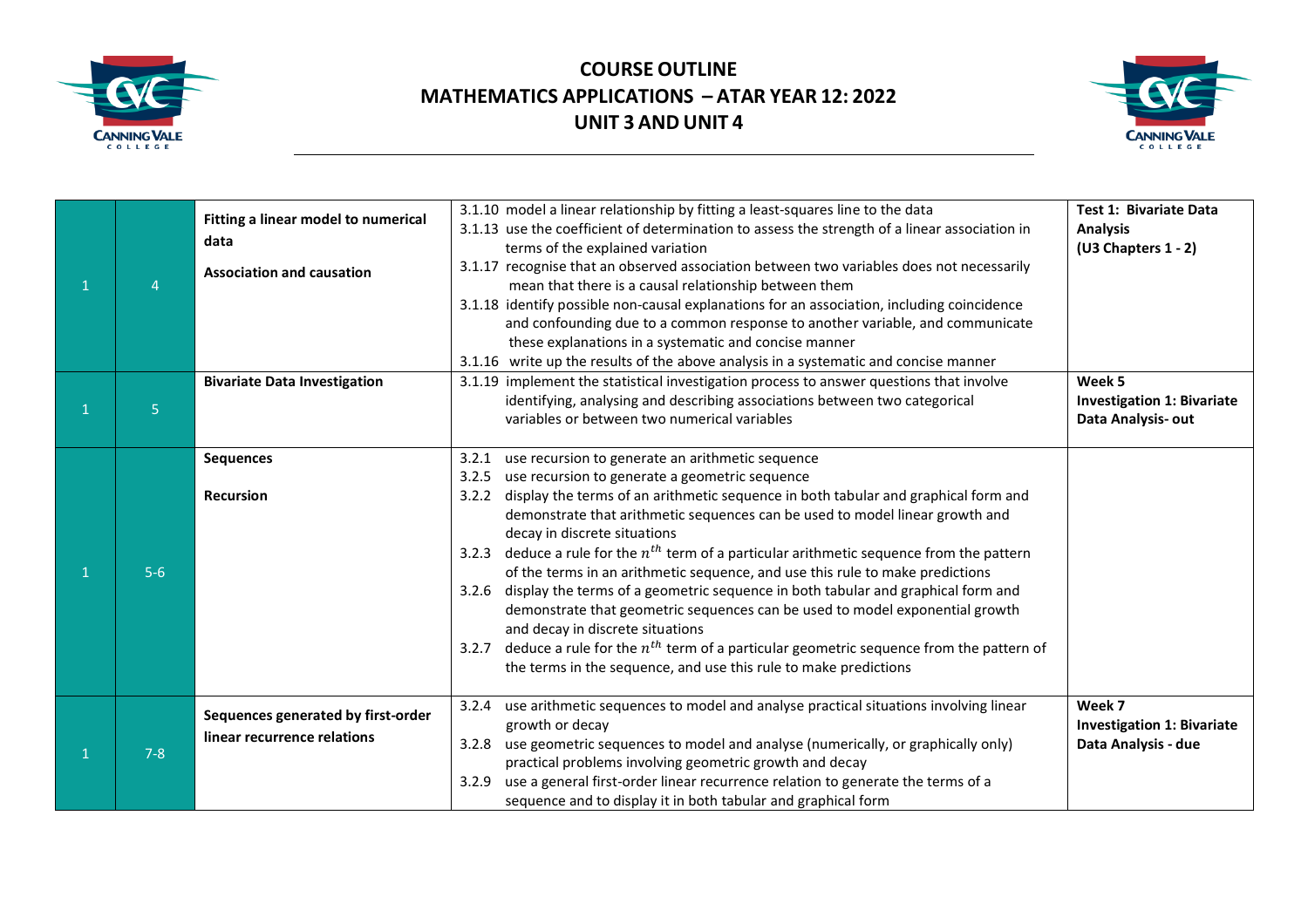



|                |                |                                                                            | 3.2.10 generate a sequence defined by a first-order linear recurrence relation that gives long<br>term increasing, decreasing or steady-state solutions<br>3.2.11 use first-order linear recurrence relations to model and analyse (numerically or<br>graphically only) practical problems                                                                                                           | Week 8<br><b>Test 2: Growth &amp; Decav</b><br>(U3 Chapters 3 - 4)        |
|----------------|----------------|----------------------------------------------------------------------------|------------------------------------------------------------------------------------------------------------------------------------------------------------------------------------------------------------------------------------------------------------------------------------------------------------------------------------------------------------------------------------------------------|---------------------------------------------------------------------------|
|                | 9              | <b>Networks</b><br>The definition of a graph and<br>associated terminology | demonstrate the meanings of, and use, the terms: graph, edge, vertex, loop, degree<br>3.3.1<br>of a vertex, subgraph, simple graph, complete graph, bipartite graph, directed<br>graph (digraph), arc, weighted graph, and network<br>identify practical situations that can be represented by a network, and construct such<br>3.3.2<br>networks                                                    |                                                                           |
|                | 10             | <b>Planar graphs</b>                                                       | demonstrate the meanings of, and use, the terms: planar graph and face<br>3.3.4<br>apply Euler's formula, $v + f - e = 2$ to solve problems relating to planar graphs<br>3.3.5<br>construct an adjacency matrix from a given graph or digraph and use the matrix to<br>3.3.3<br>solve associated problems                                                                                            |                                                                           |
|                | $1-2$          | Paths and cycles                                                           | demonstrate the meanings of, and use, the terms: walk, trail, path, closed walk,<br>3.3.6<br>closed trail, cycle, connected graph, and bridge<br>demonstrate the meanings of, and use, the terms: Eulerian graph, Eulerian trail,<br>3.3.8<br>semi-Eulerian graph, semi-Eulerian trail and the conditions for their existence, and<br>use these concepts to investigate and solve practical problems | Week 2:<br>Test 3: Graphs and<br><b>Networks</b><br>$(U3 Chapters 5 - 6)$ |
|                |                | <b>Shortest Path</b>                                                       | demonstrate the meanings of, and use, the terms: Hamiltonian graph and semi-<br>3.3.9<br>Hamiltonian graph, and use these concepts to investigate and solve practical<br>problems<br>investigate and solve practical problems to determine the shortest path between<br>3.3.7<br>two vertices in a weighted graph (by trial-and-error methods only)                                                  |                                                                           |
| 2              | 3              |                                                                            | <b>Revision for exams</b>                                                                                                                                                                                                                                                                                                                                                                            |                                                                           |
| $\overline{2}$ | $\overline{4}$ |                                                                            | Exams                                                                                                                                                                                                                                                                                                                                                                                                |                                                                           |
| $\overline{2}$ | 5              |                                                                            | <b>Exams</b>                                                                                                                                                                                                                                                                                                                                                                                         |                                                                           |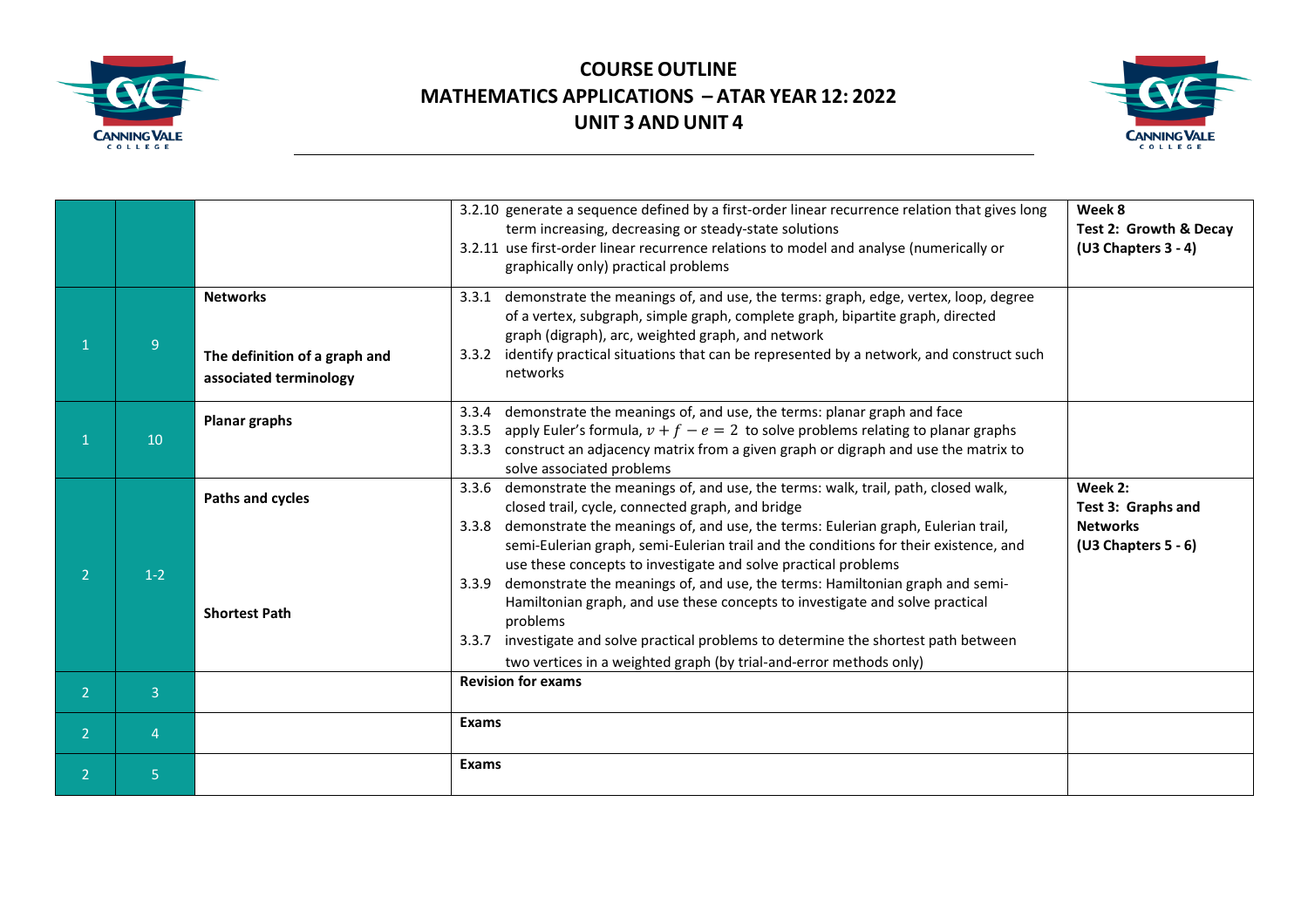



|              | 6       | Describing and interpreting patterns<br>in time series data<br>Time Series Data (continued) | construct time series plots<br>4.1.1<br>describe time series plots by identifying features such as trend (long term direction),<br>4.1.2<br>seasonality (systematic, calendar-related movements), and irregular fluctuations<br>(unsystematic, short term fluctuations), and recognise when there are outliers<br>smooth time series data by using a simple moving average, including the use of<br>4.1.3<br>spreadsheets to implement this process<br>deseasonalise a time series by using a seasonal index, including the use of<br>4.1.5<br>spreadsheets to implement this process                                                             |                                                                                |
|--------------|---------|---------------------------------------------------------------------------------------------|---------------------------------------------------------------------------------------------------------------------------------------------------------------------------------------------------------------------------------------------------------------------------------------------------------------------------------------------------------------------------------------------------------------------------------------------------------------------------------------------------------------------------------------------------------------------------------------------------------------------------------------------------|--------------------------------------------------------------------------------|
|              | $8 - 9$ |                                                                                             | calculate seasonal indices by using the average percentage method<br>4.1.4<br>fit a least-squares line to model long-term trends in time series data<br>4.1.6<br>predict from regression lines, making seasonal adjustments for periodic data<br>4.1.7<br>implement the statistical investigation process to answer questions that involve the<br>4.1.8<br>analysis of time series data                                                                                                                                                                                                                                                           | Week 9<br><b>Test 4: Time Series</b><br><b>Analysis</b><br>(U4 Chapters 1 - 2) |
|              | 10      | <b>Compound interest loans and</b><br>investments                                           | use a recurrence relation to model a compound interest loan or investment and<br>4.2.1<br>investigate (numerically or graphically) the effect of the interest rate and the<br>number of compounding periods on the future value of the loan or investment<br>calculate the effective annual rate of interest and use the results to compare<br>4.2.2<br>investment returns and cost of loans when interest is paid or charged daily,<br>monthly, quarterly or six-monthly<br>with the aid of a calculator or computer-based financial software, solve problems<br>4.2.3<br>involving compound interest loans, investments and depreciating assets |                                                                                |
| $\mathbf{R}$ |         | <b>Reducing balance loans (compound</b><br>interest loans with periodic<br>repayments)      | use a recurrence relation to model a reducing balance loan and investigate<br>4.2.4<br>(numerically or graphically) the effect of the interest rate and repayment amount on<br>the time taken to repay the loan<br>with the aid of a financial calculator or computer-based financial software, solve<br>4.2.5<br>problems involving reducing balance loans                                                                                                                                                                                                                                                                                       |                                                                                |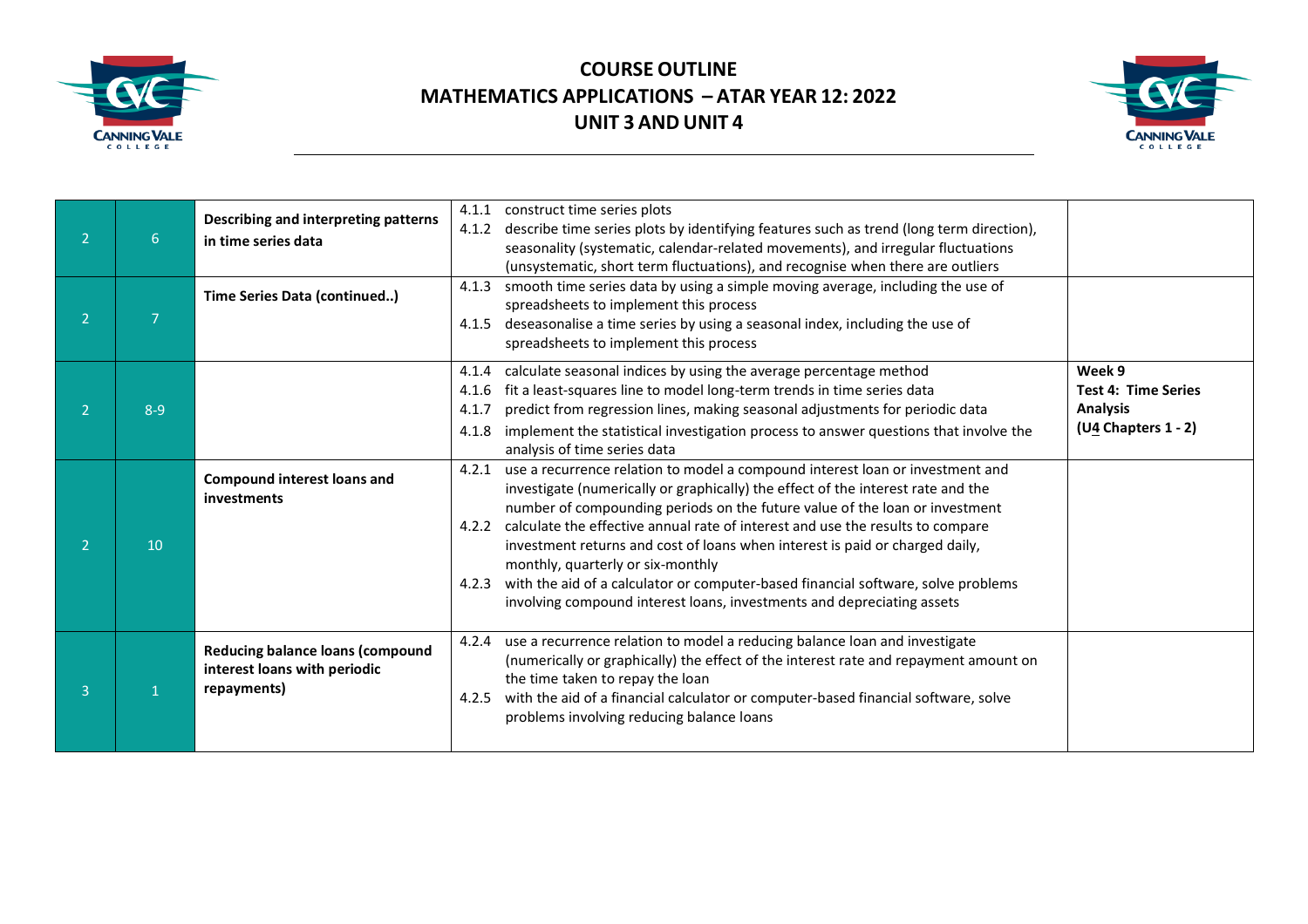



| € | $2 - 3$ | <b>Annuities and perpetuities</b><br>(compound interest investments<br>with periodic payments made from<br>the investment) | use a recurrence relation to model an annuity, and investigate (numerically or<br>4.2.6<br>graphically) the effect of the amount invested, the interest rate, and the payment<br>amount on the duration of the annuity<br>with the aid of a financial calculator or computer-based financial software, solve<br>4.2.7<br>problems involving annuities (including perpetuities as a special case)                                                                                                                                                  | Week 3<br>Test 5: Loans,<br>investments & annuities<br>$(U4$ Chapters 3 - 4)<br>Week 3<br>Investigation 2: Loans,<br>investments and<br>annuities (out) |
|---|---------|----------------------------------------------------------------------------------------------------------------------------|---------------------------------------------------------------------------------------------------------------------------------------------------------------------------------------------------------------------------------------------------------------------------------------------------------------------------------------------------------------------------------------------------------------------------------------------------------------------------------------------------------------------------------------------------|---------------------------------------------------------------------------------------------------------------------------------------------------------|
| € |         | <b>Trees and minimum connector</b><br>problems<br><b>Flow networks</b>                                                     | identify practical examples that can be represented by trees and spanning trees<br>4.3.1<br>identify a minimum spanning tree in a weighted connected graph, either by<br>4.3.2<br>inspection or by using Prim's algorithm<br>use minimal spanning trees to solve minimal connector problems<br>4.3.3<br>solve small-scale network flow problems, including the use of the 'maximum flow<br>4.3.9<br>minimum cut' theorem                                                                                                                          |                                                                                                                                                         |
| 3 | 5       | Project planning and scheduling<br>using critical path analysis (CPA)                                                      | construct a network to represent the durations and interdependencies of activities<br>4.3.4<br>that must be completed during the project<br>use forward and backward scanning to determine the earliest starting time (EST)<br>4.3.5<br>and latest starting times (LST) for each activity in the project<br>use ESTs and LSTs to locate the critical path(s) for the project<br>4.3.6<br>use the critical path to determine the minimum time for a project to be completed<br>4.3.7<br>calculate float times for non-critical activities<br>4.3.8 | Week 5 - Monday<br>Investigation 2: Loans,<br>investments and<br>annuities (due)                                                                        |
| 3 | $6 - 7$ | <b>Assignment problems</b>                                                                                                 | 4.3.10 use a bipartite graph and/or its tabular or matrix form to represent an assignment/<br>allocation problem<br>4.3.11 determine the optimum assignment(s), by inspection for small-scale problems, or by<br>use of the Hungarian algorithm for larger problems                                                                                                                                                                                                                                                                               | Week 7<br>Test 6: Networks and<br>decision Mathematics<br>(U4 Chapters 5 - 8)                                                                           |
| В | 8       |                                                                                                                            | <b>Revision for exams</b>                                                                                                                                                                                                                                                                                                                                                                                                                                                                                                                         |                                                                                                                                                         |